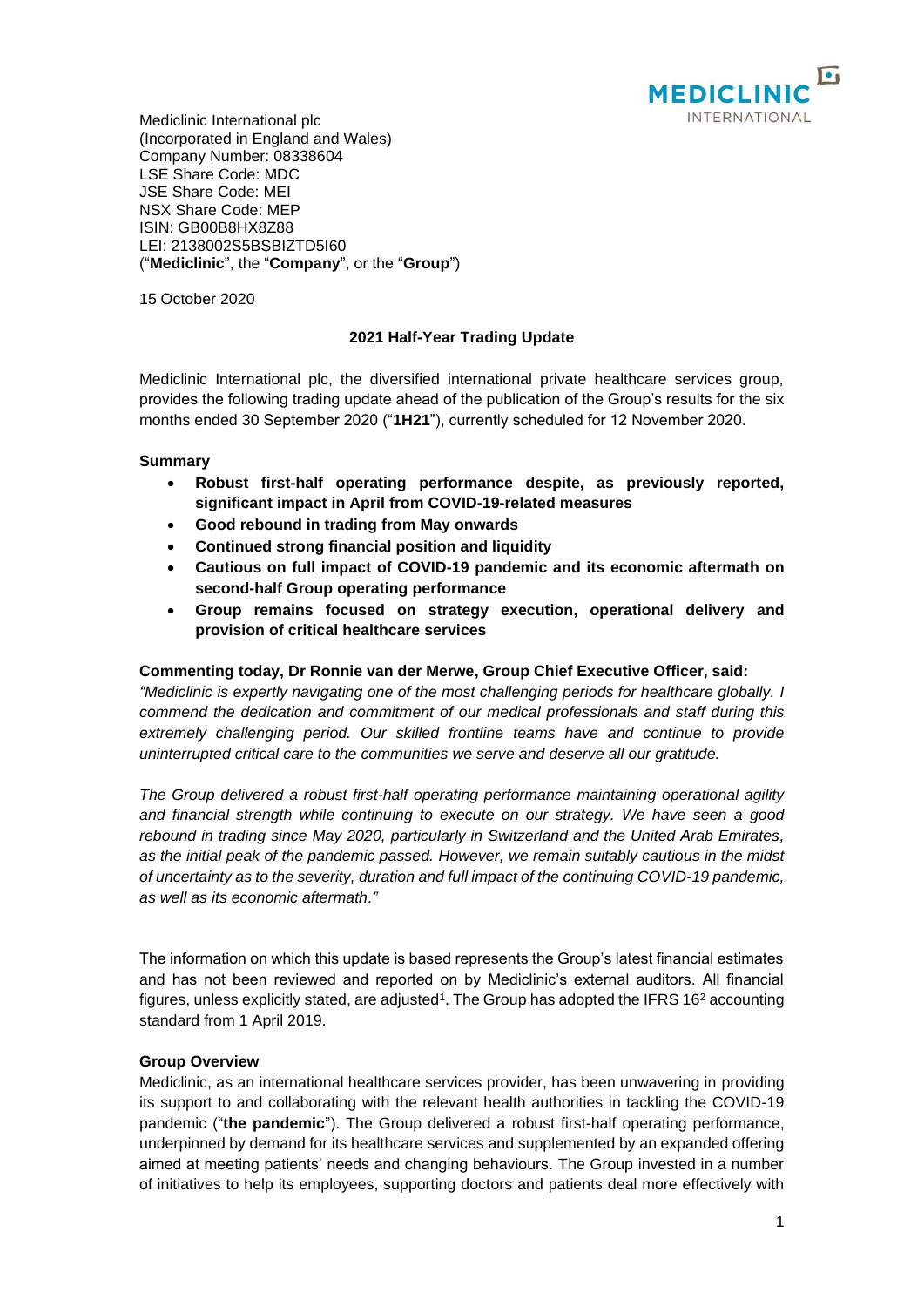the crisis. In line with the Group's digital transformation strategy, all divisions advanced the use of telemedicine technologies to support patients' remote access to care.

As previously disclosed, revenue and profitability were significantly impacted in April 2020 by the sudden onset of COVID-19-related lockdown measures and the suspension of non-urgent elective surgical procedures, with the latter aimed at safeguarding hospital capacity and resources. From May 2020 onwards, restrictions across Mediclinic's markets eased, enabling the safe reintroduction of the Group's diverse service offering. Given the underlying demand, this resulted in a strong rebound in operating performance in Switzerland and the United Arab Emirates ("**UAE**") as the initial peak of the pandemic passed, tempered by a slower recovery in Southern Africa with the initial peak of the pandemic passing more recently.

The Group has continued to demonstrate operational and financial resilience. At the end of September 2020, cash and available facilities remained strong at around £450m on a comparable basis to £518m on 31 March 2020. All covenant test waivers remain in force up to and including 31 March 2021 at Mediclinic Middle East and 30 June 2021 at Hirslanden and Mediclinic Southern Africa.

## **Divisional Summary**

In Switzerland and the UAE, the easing of restrictions on non-urgent elective surgical procedures coincided with the initial peak of the pandemic passing and resulted in a strong rebound in patient activity.

From June 2020 onwards, Mediclinic Middle East, and, to a lesser extent, Hirslanden benefited from counter-seasonal holiday trends resulting from travel restrictions imposed and procedures delayed as a consequence of the lockdown period. In addition to this, Mediclinic Middle East benefited from rapidly deploying supplementary services aimed at meeting patients' needs and changing behaviour, including pharmacy home delivery, alternative interim facilities to admit low-acuity or asymptomatic cases and two new laboratories to provide additional COVID-19 testing capacity.

Mediclinic Southern Africa has cared for a significant number of COVID-19 patients since the start of the pandemic, fulfilling a vital role in South Africa and Namibia's responses to the crisis. The division's operating performance was significantly impacted during 1H21 due to the volume of COVID-19 admissions and the delayed initial peak of the pandemic compared with the Group's experience in Switzerland and the UAE.

Mediclinic Southern Africa revenue fell to around 60% of prior year levels in April 2020 when lockdown measures and operating restrictions were enforced while COVID-19 cases remained low. COVID-19 hospital admissions rapidly increased from the end of May as the virus spread across the region. This curtailed the division's ability to return to offering its full range of services despite the easing of lockdown measures and restrictions. With the initial peak of the pandemic passing in early August 2020, surgical case volumes improved, driven by a return in demand for elective procedures. This improving trend stabilised towards the end of September with Paid Patient Days ("**PPDs**") recovering to around 90% of prior year levels. As a result, Mediclinic Southern Africa revenue was down around 6% in September 2020 compared with the prior year period.

# **Outlook**

The pandemic has highlighted the global demand for quality healthcare services and the integral role played by private providers in supporting national governments and healthcare authorities. Ageing populations, a growing disease burden and digitalisation of healthcare are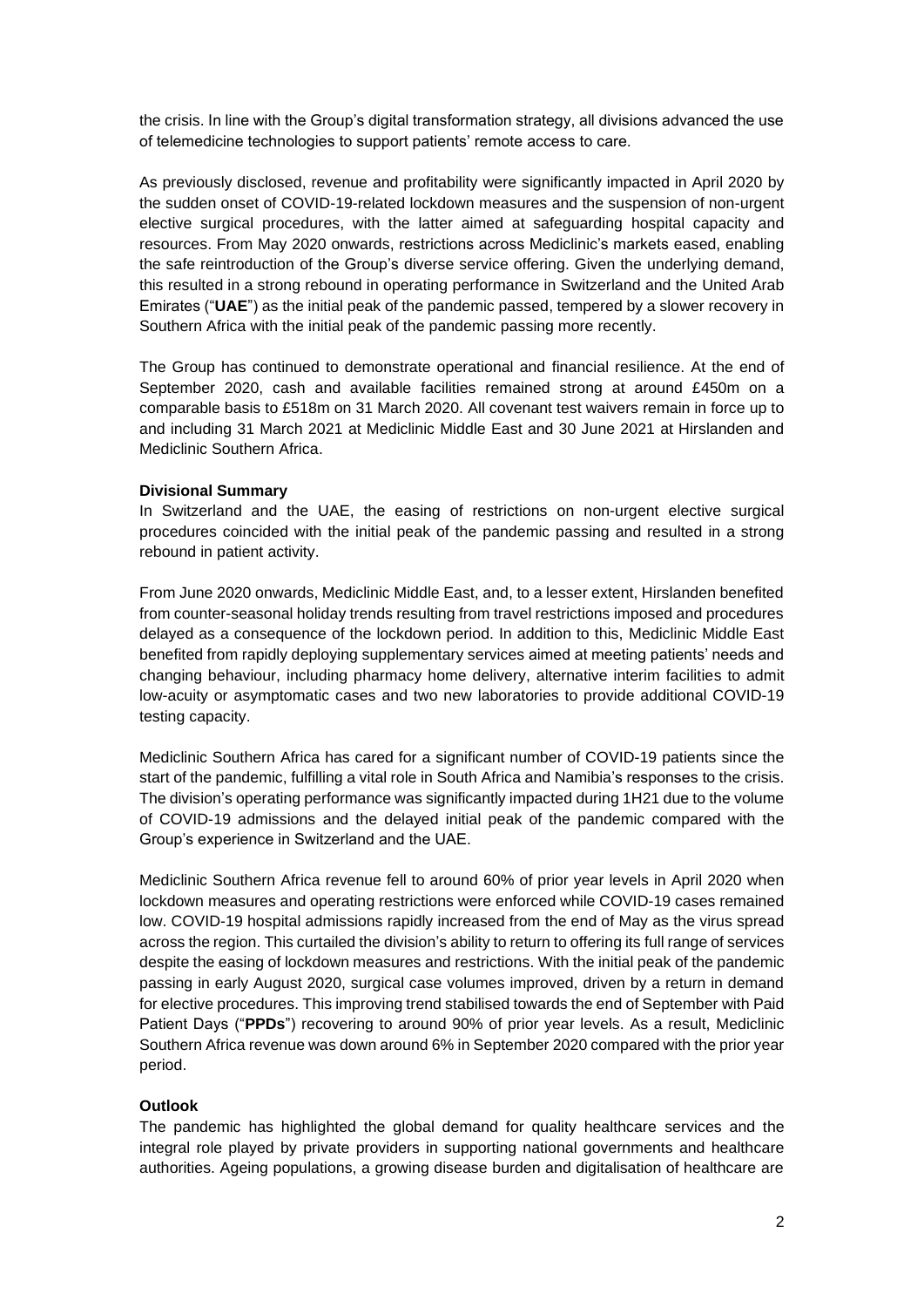creating further opportunities for expansion and advancement across the continuum of care with Mediclinic accelerating several strategic projects in response to the pandemic.

While Mediclinic delivered a robust first-half operating performance, with several identified features contributing to revenue performance and patient activity in Switzerland and the UAE, the Group remains cautious in the midst of uncertainty as to the full impact of the continuing pandemic and its economic aftermath on second-half Group operating performance. Further detail on the 1H21 performance, current trading and outlook will be provided with the half-year results.

## **Financial performance and key performance indicators**

*Note: All 1H21 movements are approximate and relative to the prior year period.* 

|                                                | 1H20             | 1H21                          |  |  |
|------------------------------------------------|------------------|-------------------------------|--|--|
| Group (GBP'm)                                  |                  |                               |  |  |
| Revenue (constant currency)                    | 1515             | (5.0)%                        |  |  |
| Revenue (reported)                             | 1515             | $(7.0)\%$                     |  |  |
| EBITDA (constant currency)                     | 252              | $(33.0)\%$                    |  |  |
| EBITDA (reported)                              | 252              | $(33.0)\%$                    |  |  |
| Reported EBITDA margin                         | 16.6%            | 12.0%                         |  |  |
| Earnings per share (pence)                     | 9.9 <sub>p</sub> | <b>Marginally</b><br>positive |  |  |
| Hirslanden (CHF'm)                             |                  |                               |  |  |
| Revenue                                        | 871              | $(2.0)\%$                     |  |  |
| <b>EBITDA</b> margin                           | 16.2%            | 13.5%                         |  |  |
| Movement in inpatient admissions               | 5.0%             | $(1.0)\%$                     |  |  |
| GBP/CHF average FX rate                        | 1.25             | 1.19                          |  |  |
| <b>Mediclinic Southern Africa (ZAR'm)</b>      |                  |                               |  |  |
| Revenue                                        | 8578             | $(19.0)\%$                    |  |  |
| <b>EBITDA</b> margin                           | 20.8%            | 8.0%                          |  |  |
| Movement in PPDs                               | 2.7%             | $(25.0)\%$                    |  |  |
| GBP/ZAR average FX rate                        | 18.28            | 22.04                         |  |  |
| <b>Mediclinic Middle East (AED'm)</b>          |                  |                               |  |  |
| Revenue                                        | 1616             | 8.5%                          |  |  |
| <b>EBITDA</b> margin                           | 12.6%            | 12.5%                         |  |  |
| Movement in inpatient admissions and day cases | 9.2%             | (3.5)%                        |  |  |
| Movement in outpatient cases                   | 5.5%             | $(14.5)\%$                    |  |  |
| GBP/AED average FX rate                        | 4.62             | 4.65                          |  |  |

# **Spire Healthcare Group**

Mediclinic holds a 29.9% investment in Spire Healthcare Group plc ("**Spire**") which is equity accounted. Spire reported its half-year financial results for the period ended 30 June 2020 on 17 September 2020.

|                           | <b>Spire</b>                   |                                | Mediclinic (income from associates) |                  |
|---------------------------|--------------------------------|--------------------------------|-------------------------------------|------------------|
|                           | 6 months ended<br>30 June 2019 | 6 months ended<br>30 June 2020 | 1H20                                | 1H <sub>21</sub> |
| Reported<br>profit/(loss) | £7.1m                          | £(33.1) $m3$                   | £2.1 $m$                            | $£(9.9)$ m       |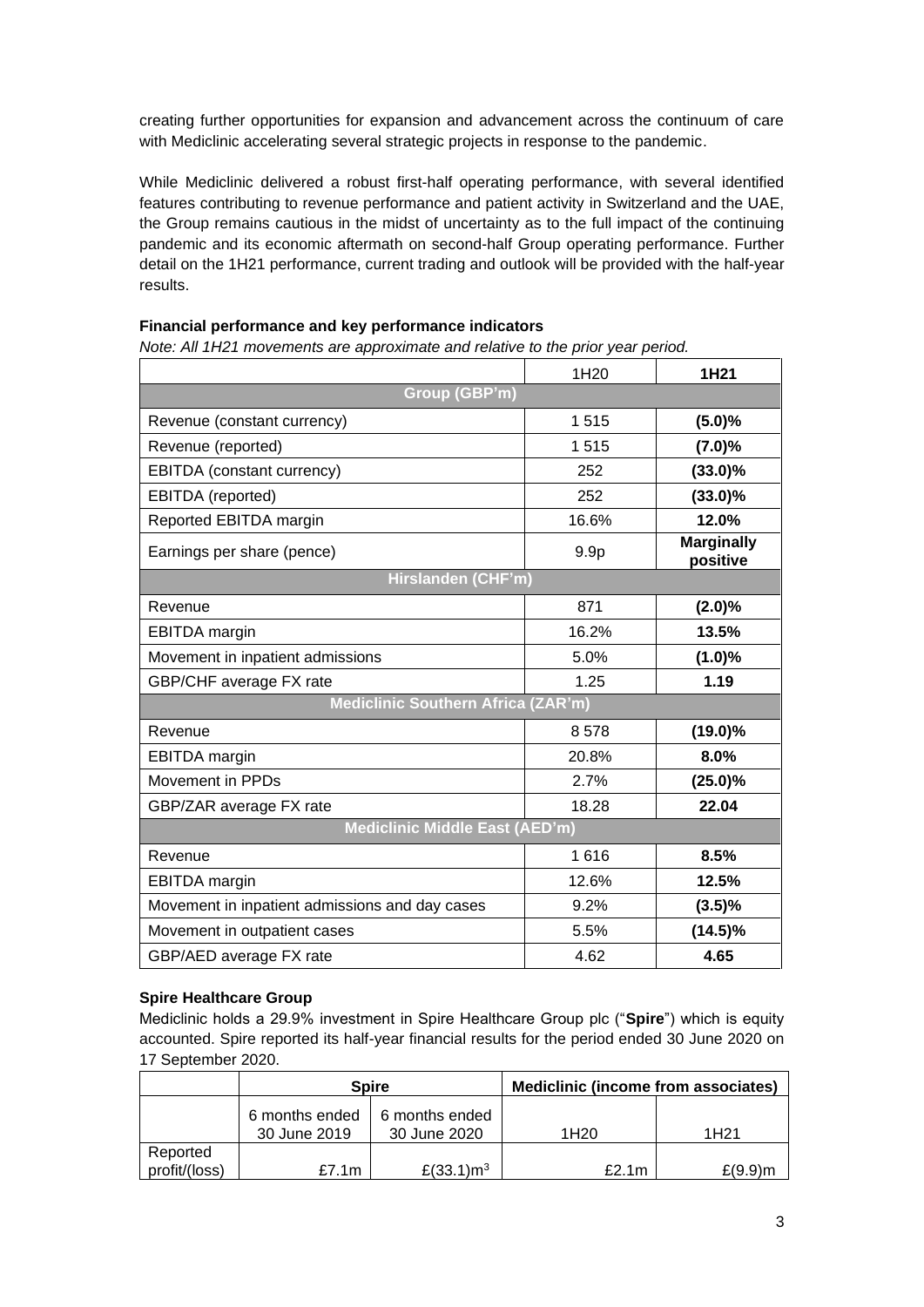*<sup>1</sup> The Group uses adjusted income statement reporting as non-IFRS measures in evaluating performance and as a method to provide shareholders with clear and consistent reporting. The Group's non-IFRS measures are intended to remove from reported earnings volatility associated with defined one-off incomes and charges which were previously referred to as underlying.*

*2 IFRS 16 accounting standard: addressing the definition of a lease, recognising and measuring*  leases and establishing principles for reporting useful information to users of financial *statements about the leasing activities of both lessees and lessors.*

*<sup>3</sup> Spire's reported loss was £233.1m which included an impairment charge of £200.0m. For adjusted earnings, any impairment losses or reversal of impairment losses previous recognised will be added back in accordance with Mediclinic's adjusted non-IFRS financial measures.*

## **Cautionary Statement**

This announcement contains certain forward-looking statements relating to the business of the Company and its subsidiaries, including with respect to the progress, timing and completion of the Group's development; the Group's ability to treat, attract and retain patients and clients; its ability to engage consultants and general practitioners and to operate its business and increase referrals; the integration of prior acquisitions; the Group's estimates for future performance and its estimates regarding anticipated operating results; future revenue; capital requirements; shareholder structure; and financing. In addition, even if the Group's actual results or development are consistent with the forward-looking statements contained in this announcement, those results or developments may not be indicative of the Group's results or developments in the future. In some cases, forward-looking statements can be identified by words such as "could", "should", "may", "expects", "aims", "targets", "anticipates", "believes", "intends", "estimates", or similar. These forward-looking statements are based largely on the Group's current expectations as of the date of this announcement and are subject to a number of known and unknown risks and uncertainties and other factors that may cause actual results, performance or achievements to be materially different from any future results, performance or achievement expressed or implied by these forward-looking statements. In particular, the Group's expectations could be affected by, among other things, uncertainties involved in the integration of acquisitions or new developments; changes in legislation or the regulatory regime governing healthcare in Switzerland, South Africa, Namibia and the United Arab Emirates; poor performance by healthcare practitioners who practise at its facilities; unexpected regulatory actions or suspensions; competition in general; the impact of global economic changes; and the Group's ability to obtain or maintain accreditation or approval for its facilities or service lines. In light of these risks and uncertainties, there can be no assurance that the forward-looking statements made in this announcement will in fact be realised and no representation or warranty is given as to the completeness or accuracy of the forward-looking statements contained in this announcement.

The Group is providing the information in this announcement as of this date, and disclaims any intention to, and make no undertaking to, publicly update or revise any forward-looking statements, whether as a result of new information, future events or otherwise.

#### **About Mediclinic International plc**

Mediclinic is a diversified international private healthcare services group, established in South Africa in 1983, with divisions in Switzerland, Southern Africa (South Africa and Namibia) and the UAE.

The Group's core purpose is to enhance the quality of life.

Its vision is to be the partner of choice that people trust for all their healthcare needs.